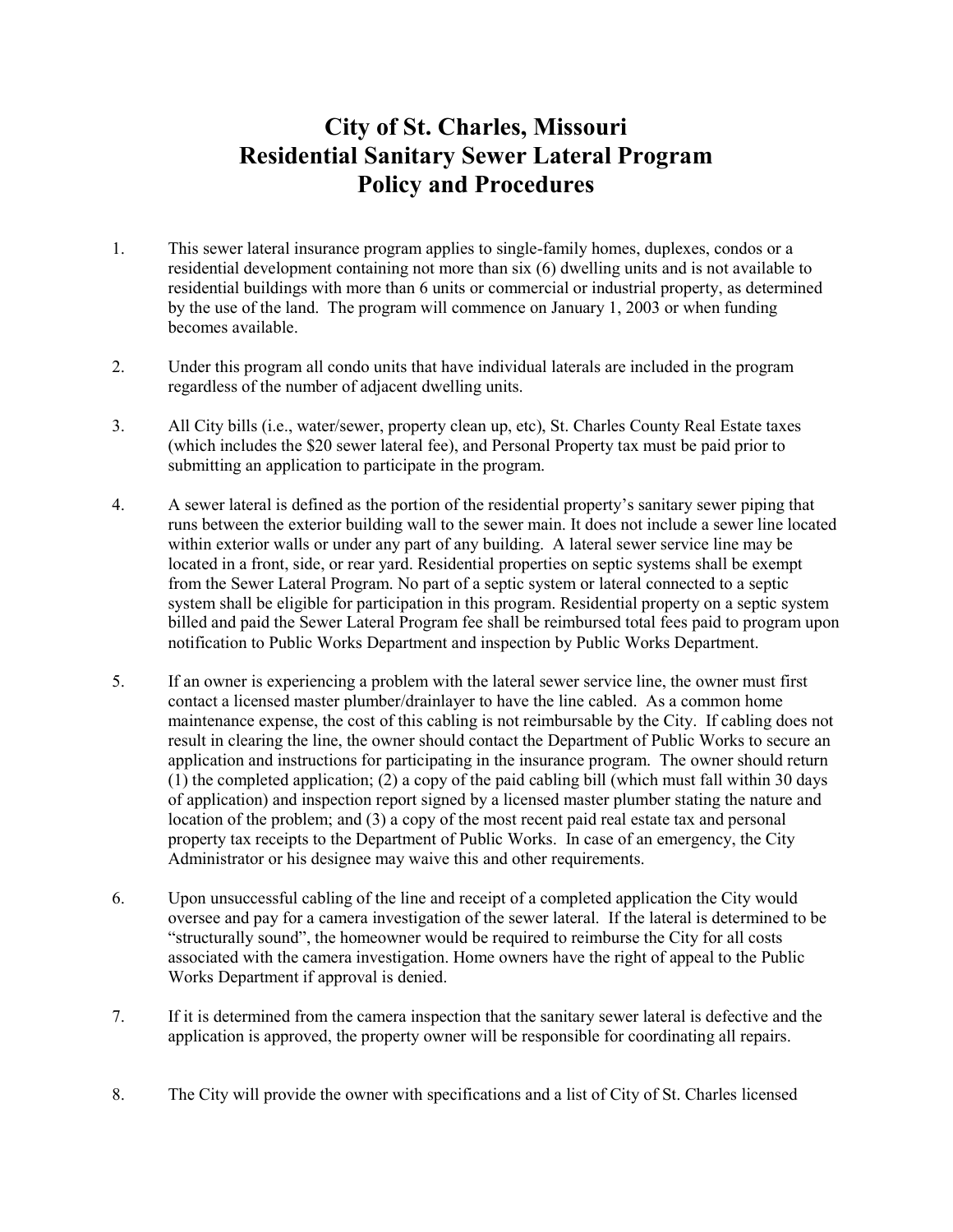plumbers/drainlayers. The owner must obtain at least three (3) bids, which are acceptable to the City for the sewer lateral replacement/repair. The City will only accept bids, which have been obtained from companies licensed with the City of St. Charles. The City will only accept bids, which are, in its opinion, responsive to the specifications. The City reserves the right to deny any and all bids received from the owner. The City, may, at any time, obtain bids for any part of the corrective action for a defective sewer lateral from the list of plumbers/drainlayers licensed with the City of St. Charles for the purpose of comparison and to determine current market conditions or for any other City purpose.

- 9. Once bids are received, the owner must submit the bids to the Public Works Department for review and approval. After approval of the City's acceptance of the lowest responsive bid and the contractor has obtained all necessary permits, the homeowner may schedule the work.
- 10. The insurance program covers excavation, repair or replacement of the sewer lateral, backfilling, and seeding and strawing of the disturbed portion of the yard. It is the responsibility of the property owner to water and maintain the ground cover to assure growth. Additional landscaping or landscape restoration work shall be done at the homeowner's expense.
- 11. The insurance program will cover the cost to replace sidewalk, driveway and street pavement removed to accomplish the repair. In the event obstacles such as yard sheds, fences, garages, etc. are in the path of the sewer lateral or lie over the damaged portion of the lateral, the City reserves the right to reroute the sewer lateral to avoid the necessity of removing the structure. The City will make the final decision regarding the solution.
- 12. Upon completion of the corrective work, the homeowner shall supply the Department of Public Works in writing that the work is completed and acceptable with an itemized bill and lien waiver from the contractor. The City will reimburse the homeowner 90% of the repair cost, reimbursement not to exceed \$7,500, less the cost of the camera investigation. The overall payment for the corrective work shall not exceed the amount of the lowest approved bid, unless the homeowner receives prior written approval from the City.
- 13. Applications for low income home owners as defined by the State of Missouri are available upon request for those home owners that may not have the financial resources to pay the contractor the full amount directly. Once approved the City will pay the contractor directly the 90% reimbursement due the home owner. The home owner is responsible for the remaining 10% due the contractor.
- 14. The City has no obligation or responsibility for the performance of the contractor and no responsibility for any damages caused to the owner's property because of the sewer lateral defects. The contractor is responsible for obtaining all necessary permits.
- 15. The City will make the final decisions regarding all aspects of this program, including whether or not to repair or replace a sewer lateral, eligibility of expenses, hazardous conditions, etc.
- 16. The homeowner is responsible for contacting their home insurance company to determine if any or the entire sewer lateral repair is covered by the home insurance policy. The homeowner is required to notify the City of any payment received from the insurance company to pay any part of the sewer lateral repair. All such payments will be deducted from the City's expense of the approved repair.
- 17. A residential property will not receive the benefit from the sanitary sewer lateral insurance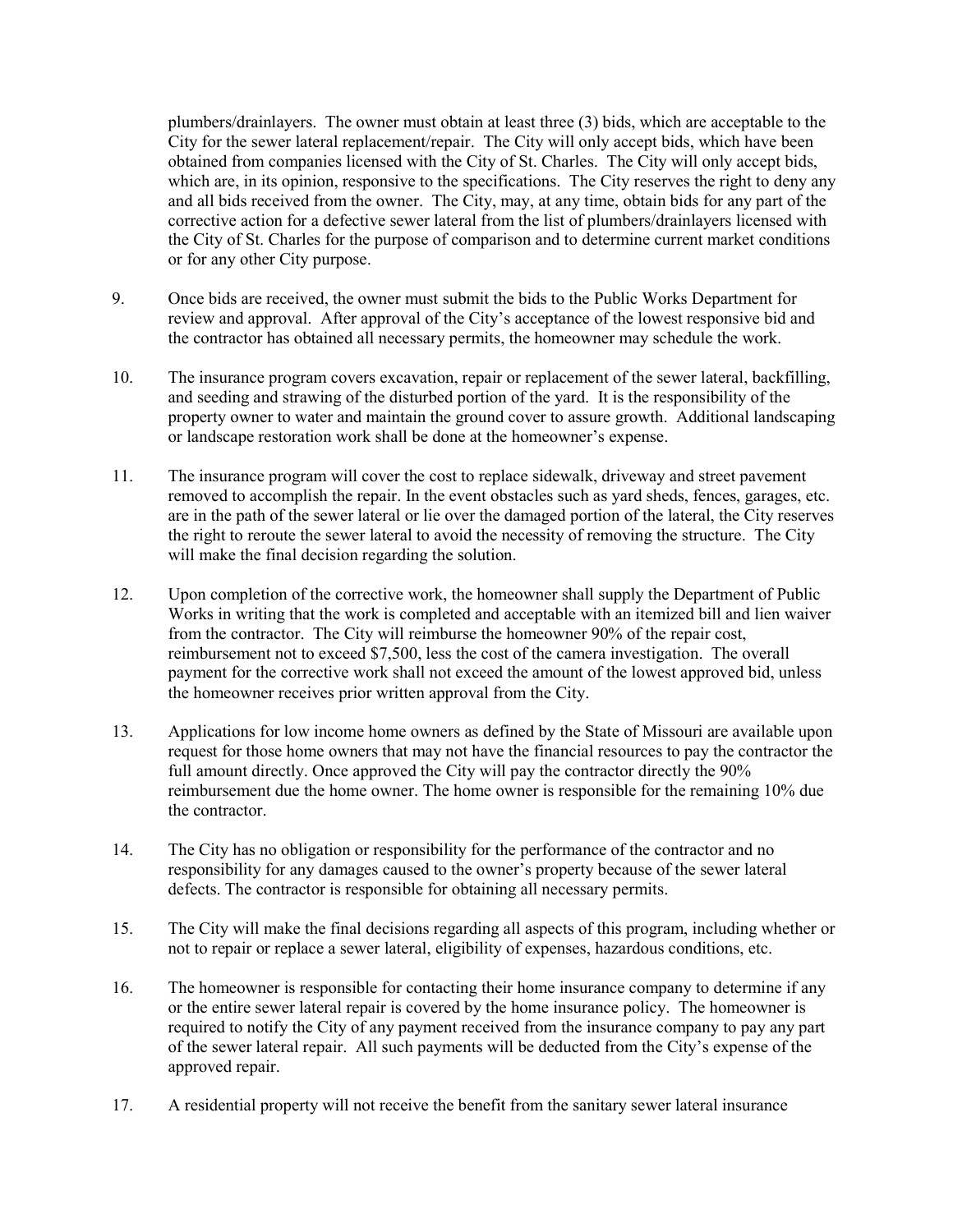program more than one time in a twelve (12) month period.

- 18. The City may periodically amend these guidelines in the best interest of the City and its homeowners, except as may be restricted by state law or City ordinance.
- 19. The current cost with the city's contractor for a camera investigation only is \$132.00. The charge to locate any problem areas on the sewer lateral is \$31.00. If the camera investigation cannot be completed because of a blockage or any other obstruction, the contractor is authorized to cable the line at an additional charge of \$97.00 in order to complete the investigation. The cabling of the line is to complete the camera investigation, not to remove roots, debris etc. and or to clean the line. The maximum total charge for a camera investigation is \$260.00.